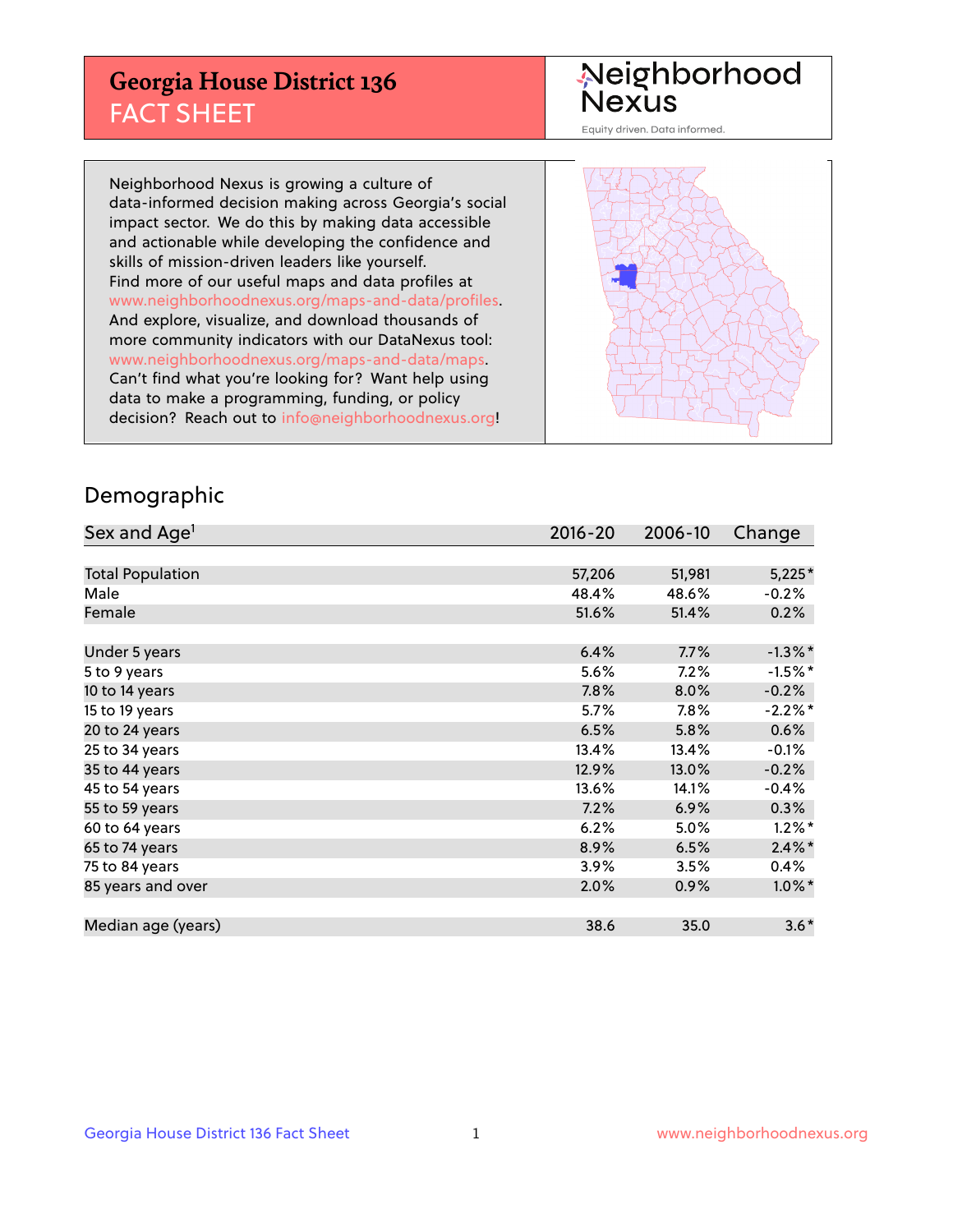## Demographic, continued...

| Race <sup>2</sup>                                            | 2016-20     | 2006-10 | Change   |
|--------------------------------------------------------------|-------------|---------|----------|
| <b>Total population</b>                                      | 57,206      | 51,981  | $5,225*$ |
| One race                                                     | 98.1%       | 98.2%   | $-0.1%$  |
| White                                                        | 67.4%       | 66.2%   | 1.3%     |
| <b>Black or African American</b>                             | 28.2%       | 29.7%   | $-1.5%$  |
| American Indian and Alaska Native                            | 0.2%        | 0.1%    | 0.1%     |
| Asian                                                        | 1.4%        | 0.9%    | 0.6%     |
| Native Hawaiian and Other Pacific Islander                   | 0.0%        | 0.0%    | 0.0%     |
| Some other race                                              | 0.8%        | 1.4%    | $-0.5%$  |
| Two or more races                                            | 1.9%        | 1.8%    | 0.1%     |
| Race alone or in combination with other race(s) <sup>3</sup> | $2016 - 20$ | 2006-10 | Change   |
| <b>Total population</b>                                      | 57,206      | 51,981  | $5,225*$ |
| White                                                        | 69.2%       | 67.8%   | 1.4%     |
| <b>Black or African American</b>                             | 29.0%       | 30.0%   | $-1.0%$  |
| American Indian and Alaska Native                            | 0.8%        | 1.0%    | $-0.2%$  |
| Asian                                                        | 1.8%        | 1.2%    | 0.6%     |
| Native Hawaiian and Other Pacific Islander                   | 0.1%        | 0.2%    | $-0.1%$  |
| Some other race                                              | 1.1%        | 1.6%    | $-0.5%$  |
| Hispanic or Latino and Race <sup>4</sup>                     | $2016 - 20$ | 2006-10 | Change   |
| <b>Total population</b>                                      | 57,206      | 51,981  | $5,225*$ |
| Hispanic or Latino (of any race)                             | 3.0%        | 3.4%    | $-0.4%$  |
| Not Hispanic or Latino                                       | 97.0%       | 96.6%   | 0.4%     |
| White alone                                                  | 65.5%       | 64.3%   | 1.2%     |
| <b>Black or African American alone</b>                       | 28.1%       | 29.7%   | $-1.6%$  |
| American Indian and Alaska Native alone                      | 0.2%        | 0.1%    | 0.0%     |
| Asian alone                                                  | 1.4%        | 0.9%    | 0.5%     |
| Native Hawaiian and Other Pacific Islander alone             | 0.0%        | 0.0%    | 0.0%     |
| Some other race alone                                        | 0.2%        | 0.2%    | $-0.1%$  |
| Two or more races                                            | 1.7%        | 1.4%    | 0.2%     |
| U.S. Citizenship Status <sup>5</sup>                         | $2016 - 20$ | 2006-10 | Change   |
| Foreign-born population                                      | 1,725       | 1,559   | 166      |
| Naturalized U.S. citizen                                     | 40.6%       | 31.2%   | 9.4%     |
| Not a U.S. citizen                                           | 59.4%       | 68.8%   | $-9.4%$  |
|                                                              |             |         |          |
| Citizen, Voting Age Population <sup>6</sup>                  | $2016 - 20$ | 2006-10 | Change   |
| Citizen, 18 and over population                              | 42,971      | 36,461  | $6,510*$ |
| Male                                                         | 48.1%       | 47.0%   | 1.1%     |
| Female                                                       | 51.9%       | 53.0%   | $-1.1%$  |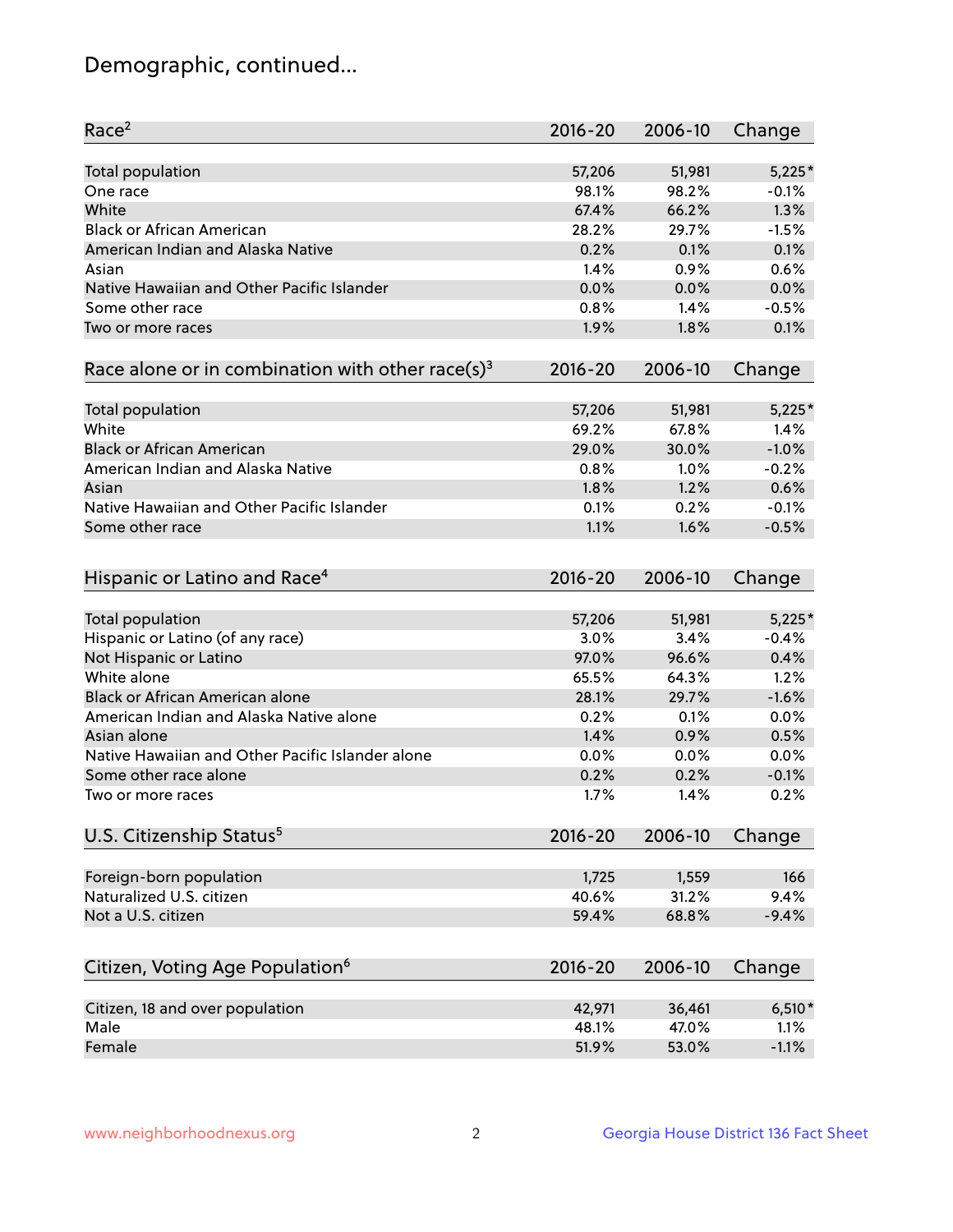#### Economic

| Income <sup>7</sup>                                 | 2016-20 | 2006-10 | Change     |
|-----------------------------------------------------|---------|---------|------------|
|                                                     |         |         |            |
| All households                                      | 20,974  | 18,529  | $2,445*$   |
| Less than \$10,000                                  | 7.0%    | 8.3%    | $-1.3%$    |
| \$10,000 to \$14,999                                | 5.4%    | 6.2%    | $-0.8%$    |
| \$15,000 to \$24,999                                | 9.0%    | 11.9%   | $-2.9\%$ * |
| \$25,000 to \$34,999                                | 8.2%    | 12.5%   | $-4.3\%$ * |
| \$35,000 to \$49,999                                | 10.3%   | 15.5%   | $-5.2%$ *  |
| \$50,000 to \$74,999                                | 20.1%   | 20.4%   | $-0.3%$    |
| \$75,000 to \$99,999                                | 14.5%   | 12.5%   | 2.0%       |
| \$100,000 to \$149,999                              | 16.7%   | 9.8%    | $7.0\%$ *  |
| \$150,000 to \$199,999                              | 4.9%    | 2.0%    | $2.9\%*$   |
| \$200,000 or more                                   | 3.8%    | 0.9%    | $2.9\%$ *  |
| Median household income (dollars)                   | 59,958  | 46,117  | 13,840*    |
| Mean household income (dollars)                     | 76,253  | 54,645  | 21,608*    |
| With earnings                                       | 77.0%   | 79.4%   | $-2.3\%$ * |
| Mean earnings (dollars)                             | 77,660  | 55,270  | 22,390*    |
| <b>With Social Security</b>                         | 30.6%   | 30.1%   | 0.5%       |
| Mean Social Security income (dollars)               | 20,266  | 14,409  | 5,858*     |
| With retirement income                              | 20.8%   | 17.2%   | $3.6\%$ *  |
| Mean retirement income (dollars)                    | 29,240  | 20,572  | 8,668*     |
| With Supplemental Security Income                   | 7.1%    | $5.8\%$ | 1.3%       |
| Mean Supplemental Security Income (dollars)         | 10,538  | 8,028   | $2,510*$   |
| With cash public assistance income                  | 2.3%    | 3.0%    | $-0.8%$    |
| Mean cash public assistance income (dollars)        | 1,780   | 3,574   | $-1,793*$  |
| With Food Stamp/SNAP benefits in the past 12 months | 12.9%   | 13.6%   | $-0.7%$    |
|                                                     |         |         |            |
| Families                                            | 15,112  | 13,865  | $1,248*$   |
| Less than \$10,000                                  | 4.3%    | 5.1%    | $-0.8%$    |
| \$10,000 to \$14,999                                | 3.4%    | 4.0%    | $-0.6%$    |
| \$15,000 to \$24,999                                | 6.4%    | 9.8%    | $-3.4\%$ * |
| \$25,000 to \$34,999                                | 6.2%    | 12.1%   | $-5.9\%$ * |
| \$35,000 to \$49,999                                | 9.7%    | 15.9%   | $-6.2\%$ * |
| \$50,000 to \$74,999                                | 21.0%   | 22.2%   | $-1.2%$    |
| \$75,000 to \$99,999                                | 17.0%   | 15.5%   | 1.5%       |
| \$100,000 to \$149,999                              | 20.3%   | 12.1%   | $8.3\%$ *  |
| \$150,000 to \$199,999                              | 6.7%    | 2.4%    | 4.3%*      |
| \$200,000 or more                                   | 5.1%    | 1.0%    | $4.1\%$ *  |
| Median family income (dollars)                      | 73,836  | 53,572  | 20,264*    |
| Mean family income (dollars)                        | 88,544  | 61,045  | 27,499*    |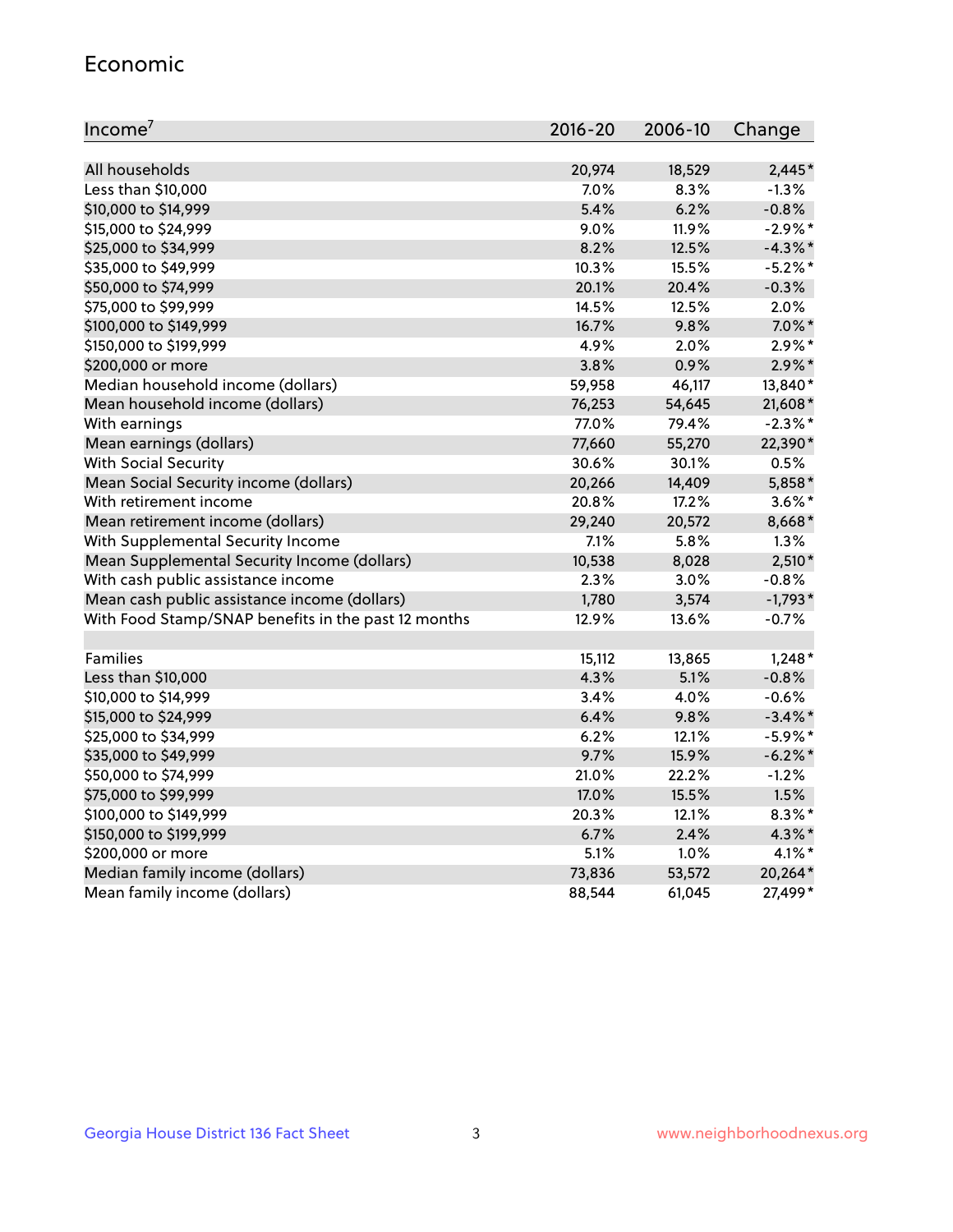## Economic, continued...

| Income, continued <sup>8</sup>                                        | $2016 - 20$ | 2006-10 | Change   |
|-----------------------------------------------------------------------|-------------|---------|----------|
|                                                                       |             |         |          |
| Nonfamily households                                                  | 5,861       | 4,664   | $1,197*$ |
| Median nonfamily income (dollars)                                     | 31,422      | 25,449  | 5,973*   |
| Mean nonfamily income (dollars)                                       | 39,999      | 32,668  | $7,331*$ |
| Median earnings for workers (dollars)                                 | 34,442      | 27,143  | 7,299*   |
| Median earnings for male full-time, year-round workers                | 51,753      | 41,585  | 10,168*  |
| (dollars)                                                             |             |         |          |
| Median earnings for female full-time, year-round workers<br>(dollars) | 37,415      | 30,410  | 7,005*   |
| Per capita income (dollars)                                           | 28,891      | 19,813  | 9,078*   |
|                                                                       |             |         |          |
| Families and People Below Poverty Level <sup>9</sup>                  | $2016 - 20$ | 2006-10 | Change   |
|                                                                       |             |         |          |
| <b>All families</b>                                                   | 11.6%       | 12.2%   | $-0.5%$  |
| With related children under 18 years                                  | 16.9%       | 16.9%   | $-0.1%$  |
| With related children under 5 years only                              | 24.0%       | 20.9%   | 3.1%     |
| Married couple families                                               | 4.3%        | 5.3%    | $-0.9%$  |
| With related children under 18 years                                  | 4.6%        | 6.7%    | $-2.1%$  |
| With related children under 5 years only                              | 3.9%        | 8.2%    | $-4.4%$  |
| Families with female householder, no husband present                  | 32.6%       | 33.5%   | $-0.9%$  |
| With related children under 18 years                                  | 42.0%       | 37.8%   | 4.1%     |
| With related children under 5 years only                              | 74.4%       | 47.9%   | 26.5%*   |
|                                                                       |             |         |          |
| All people                                                            | 14.2%       | 15.5%   | $-1.3%$  |
| Under 18 years                                                        | 15.5%       | 20.8%   | $-5.3%$  |
| Related children under 18 years                                       | 15.3%       | 20.8%   | $-5.5%$  |
| Related children under 5 years                                        | 16.3%       | 24.9%   | $-8.6%$  |
| Related children 5 to 17 years                                        | 14.9%       | 19.2%   | $-4.3%$  |
| 18 years and over                                                     | 13.8%       | 13.4%   | 0.4%     |
| 18 to 64 years                                                        | 14.7%       | 13.2%   | 1.5%     |
| 65 years and over                                                     | 10.3%       | 15.1%   | $-4.8%$  |
| People in families                                                    | 11.4%       | 13.3%   | $-1.9%$  |
| Unrelated individuals 15 years and over                               | 30.6%       | 31.0%   | $-0.5%$  |
|                                                                       |             |         |          |
| Non-Hispanic white people                                             | 9.1%        | 10.1%   | $-1.0%$  |
| Black or African-American people                                      | 26.0%       | 24.5%   | 1.5%     |
| Asian people                                                          | 12.3%       | 40.7%   | $-28.3%$ |
| Hispanic or Latino people                                             | 17.3%       | 34.5%   | $-17.2%$ |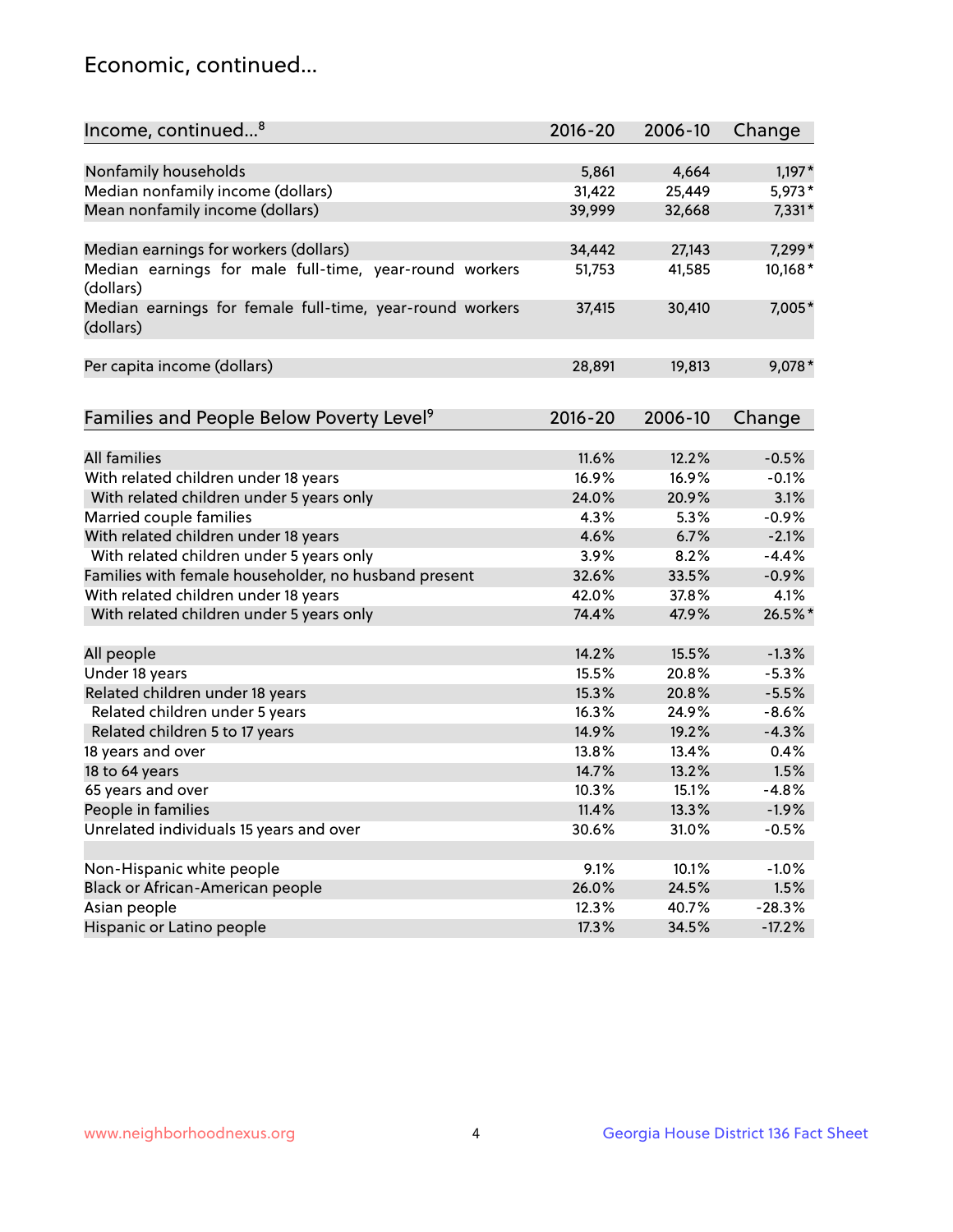## Employment

| Employment Status <sup>10</sup>                               | $2016 - 20$ | 2006-10 | Change    |
|---------------------------------------------------------------|-------------|---------|-----------|
|                                                               |             |         |           |
| Population 16 years and over                                  | 45,181      | 39,205  | 5,976*    |
| In labor force                                                | 61.6%       | 63.9%   | $-2.3%$   |
| Civilian labor force                                          | 61.6%       | 63.8%   | $-2.3%$   |
| Employed                                                      | 58.9%       | 57.9%   | 1.0%      |
| Unemployed                                                    | 2.6%        | 5.9%    | $-3.3%$   |
| <b>Armed Forces</b>                                           | 0.0%        | 0.0%    | $-0.0%$   |
| Not in labor force                                            | 38.4%       | 36.1%   | 2.3%      |
| Civilian labor force                                          | 27,814      | 25,027  | $2,787*$  |
| <b>Unemployment Rate</b>                                      | 4.3%        | 9.3%    | $-5.0\%$  |
|                                                               |             |         |           |
| Females 16 years and over                                     | 23,446      | 20,452  | 2,993*    |
| In labor force                                                | 56.0%       | 59.7%   | $-3.7%$   |
| Civilian labor force                                          | 56.0%       | 59.6%   | $-3.6%$   |
| Employed                                                      | 53.4%       | 54.2%   | $-0.8%$   |
|                                                               |             |         |           |
| Own children of the householder under 6 years                 | 3,980       | 4,289   | $-309$    |
| All parents in family in labor force                          | 69.6%       | 66.5%   | 3.1%      |
|                                                               |             |         |           |
| Own children of the householder 6 to 17 years                 | 8,482       | 9,084   | $-602$    |
| All parents in family in labor force                          | 75.7%       | 70.7%   | 5.0%      |
|                                                               |             |         |           |
| Industry <sup>11</sup>                                        | $2016 - 20$ | 2006-10 | Change    |
| Civilian employed population 16 years and over                | 26,619      | 22,695  | $3,924*$  |
| Agriculture, forestry, fishing and hunting, and mining        | 0.5%        | 1.3%    | $-0.8%$   |
| Construction                                                  | 8.4%        | 8.5%    | $-0.1%$   |
| Manufacturing                                                 | 18.5%       | 19.2%   | $-0.7%$   |
| Wholesale trade                                               | 2.6%        | 3.6%    | $-1.0%$   |
| Retail trade                                                  | 11.5%       | 12.8%   | $-1.3%$   |
| Transportation and warehousing, and utilities                 | 8.7%        | 7.9%    | 0.9%      |
| Information                                                   | 1.2%        | 1.6%    | $-0.4%$   |
| Finance and insurance, and real estate and rental and leasing | 5.4%        | 3.9%    | $1.4\%$ * |
| Professional, scientific, and management, and administrative  | 6.5%        | 7.5%    | $-1.0%$   |
| and waste management services                                 |             |         |           |
| Educational services, and health care and social assistance   | 20.6%       | 16.5%   | $4.1\%$ * |
| Arts, entertainment, and recreation, and accommodation and    | 7.4%        | 7.0%    | 0.4%      |
| food services                                                 |             |         |           |
| Other services, except public administration                  | 4.6%        | 4.9%    | $-0.3%$   |
| Public administration                                         | 4.1%        | 5.3%    | $-1.2%$   |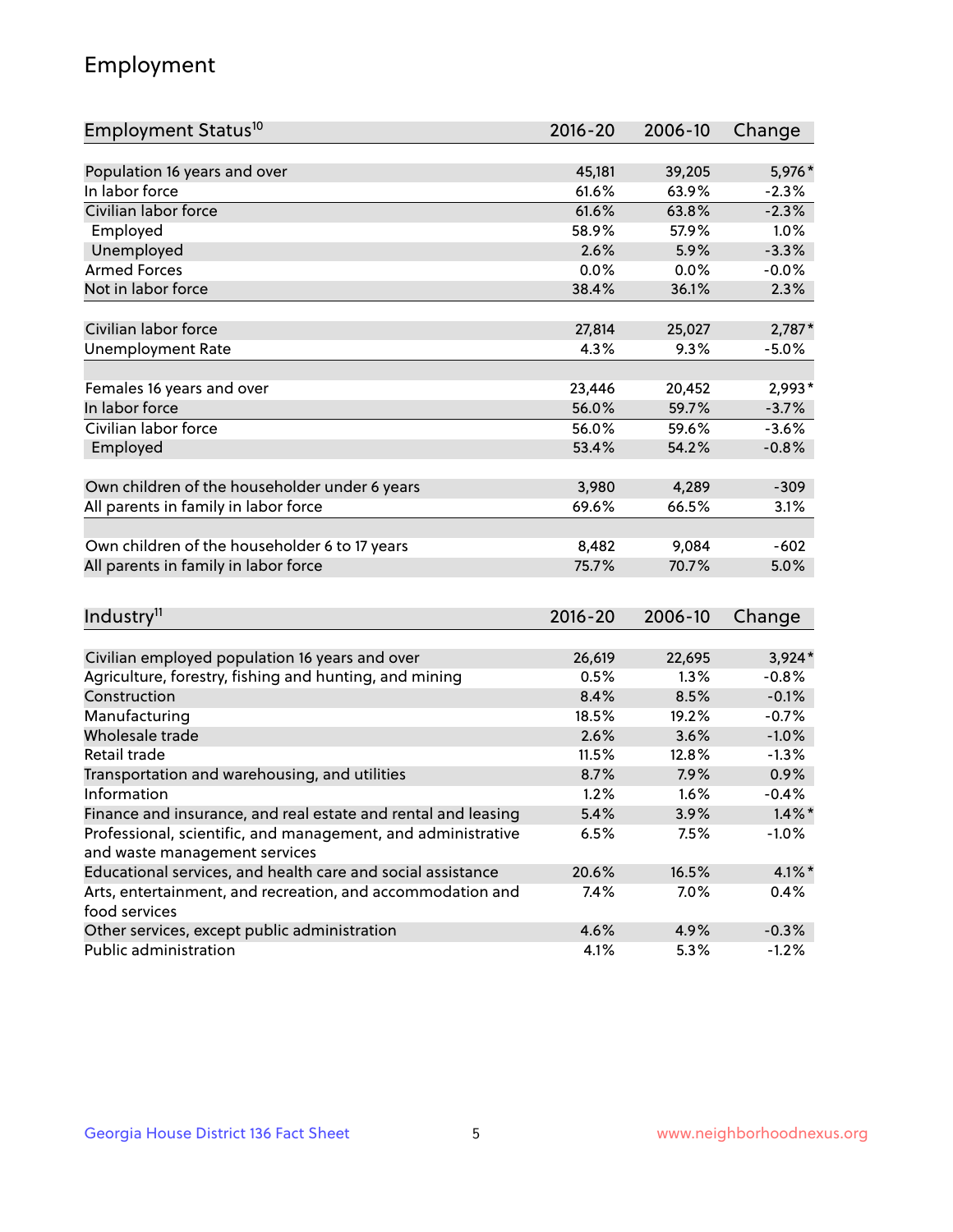## Employment, continued...

| Occupation <sup>12</sup>                                                    | $2016 - 20$ | 2006-10 | Change     |
|-----------------------------------------------------------------------------|-------------|---------|------------|
| Civilian employed population 16 years and over                              | 26,619      | 22,695  | $3,924*$   |
| Management, business, science, and arts occupations                         | 32.4%       | 24.1%   | $8.2\%$ *  |
| Service occupations                                                         | 14.3%       | 16.4%   | $-2.0%$    |
| Sales and office occupations                                                | 20.6%       | 24.4%   | $-3.9\%$ * |
|                                                                             | 11.2%       |         | $-2.5%$ *  |
| and<br>Natural<br>resources,<br>construction,<br>maintenance<br>occupations |             | 13.6%   |            |
| Production, transportation, and material moving occupations                 | 21.6%       | 21.4%   | 0.2%       |
| Class of Worker <sup>13</sup>                                               | $2016 - 20$ | 2006-10 | Change     |
|                                                                             |             |         |            |
| Civilian employed population 16 years and over                              | 26,619      | 22,695  | $3,924*$   |
| Private wage and salary workers                                             | 81.5%       | 79.3%   | 2.2%       |
| Government workers                                                          | 13.9%       | 14.4%   | $-0.5%$    |
| Self-employed in own not incorporated business workers                      | 4.6%        | 6.1%    | $-1.5%$    |
| Unpaid family workers                                                       | 0.1%        | 0.2%    | $-0.1%$    |
| Job Flows <sup>14</sup>                                                     | 2019        | 2010    | Change     |
|                                                                             |             |         |            |
| Total Jobs in district                                                      | 16,471      | 10,248  | 6,223      |
| Held by residents of district                                               | 20.1%       | 21.2%   | $-1.1%$    |
| Held by non-residents of district                                           | 79.9%       | 78.8%   | 1.1%       |
| Jobs by Industry Sector <sup>15</sup>                                       | 2019        | 2010    | Change     |
|                                                                             |             |         |            |
| Total Jobs in district                                                      | 16,471      | 10,248  | 6,223      |
| Goods Producing sectors                                                     | 23.5%       | 15.5%   | 8.0%       |
| Trade, Transportation, and Utilities sectors                                | 24.1%       | 30.3%   | $-6.2%$    |
| All Other Services sectors                                                  | 52.4%       | 54.2%   | $-1.8%$    |
|                                                                             |             |         |            |
| Total Jobs in district held by district residents                           | 3,304       | 2,173   | 1,131      |
| <b>Goods Producing sectors</b>                                              | 26.5%       | 18.9%   | 7.7%       |
| Trade, Transportation, and Utilities sectors                                | 15.3%       | 21.1%   | $-5.9%$    |
| All Other Services sectors                                                  | 58.2%       | 60.0%   | $-1.8%$    |
|                                                                             |             |         |            |
| Jobs by Earnings <sup>16</sup>                                              | 2019        | 2010    | Change     |
|                                                                             |             |         |            |
| Total Jobs in district                                                      | 16,471      | 10,248  | 6,223      |
| Jobs with earnings \$1250/month or less                                     | 27.6%       | 31.7%   | $-4.1%$    |
| Jobs with earnings \$1251/month to \$3333/month                             | 41.8%       | 47.3%   | $-5.5%$    |
| Jobs with earnings greater than \$3333/month                                | 30.6%       | 21.0%   | 9.6%       |
| Total Jobs in district held by district residents                           | 3,304       | 2,173   | 1,131      |
| Jobs with earnings \$1250/month or less                                     | 27.7%       | 36.1%   | $-8.4%$    |
| Jobs with earnings \$1251/month to \$3333/month                             | 42.8%       | 46.1%   | $-3.3%$    |
|                                                                             | 29.5%       | 17.8%   | 11.7%      |
| Jobs with earnings greater than \$3333/month                                |             |         |            |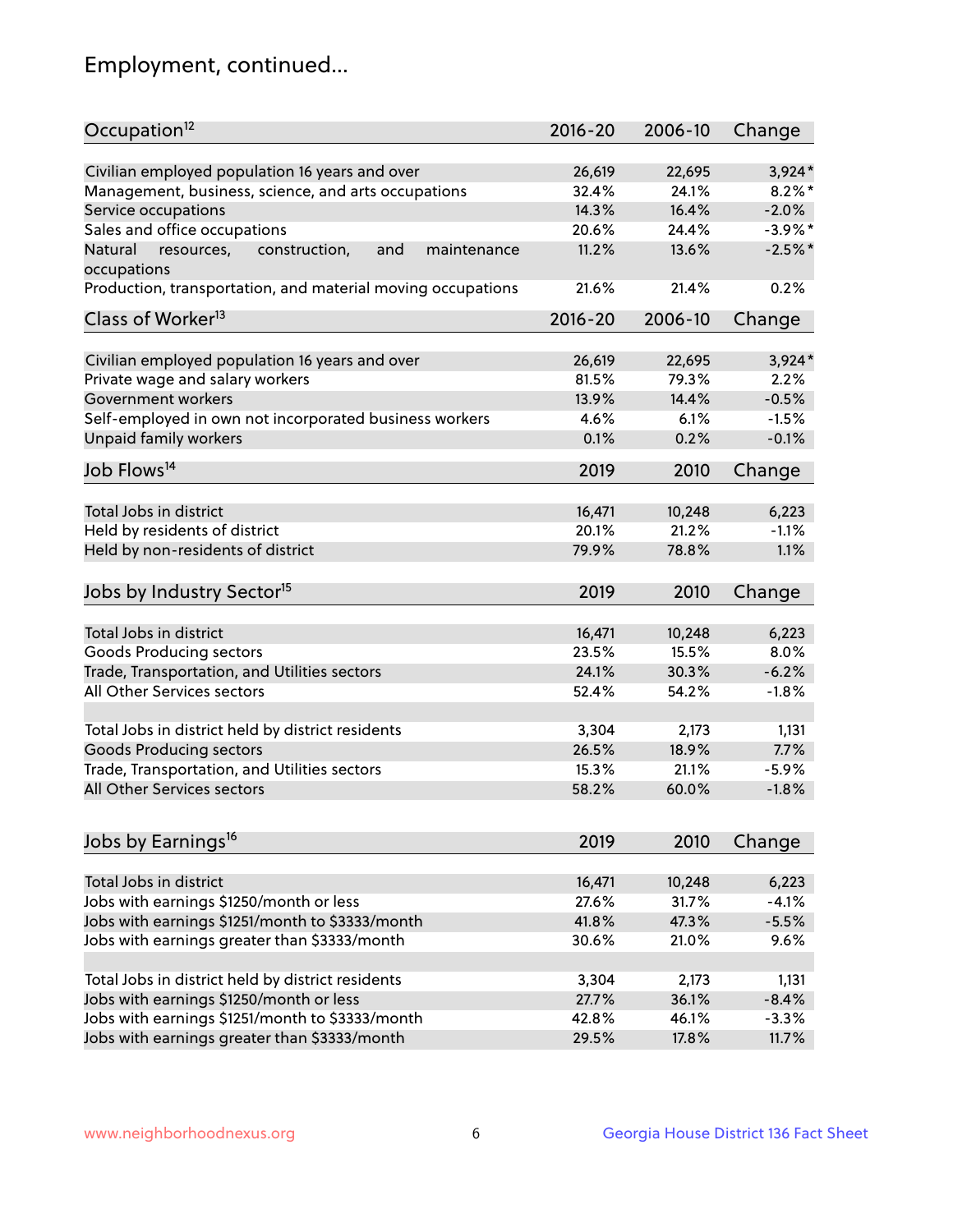## Employment, continued...

| 6,223   |
|---------|
| 1.3%    |
| $-5.7%$ |
| 4.5%    |
|         |
| 1,131   |
| $-1.0%$ |
| $-4.3%$ |
| 5.3%    |
|         |

#### Education

| School Enrollment <sup>18</sup>                | $2016 - 20$ | 2006-10 | Change     |
|------------------------------------------------|-------------|---------|------------|
|                                                |             |         |            |
| Population 3 years and over enrolled in school | 13,197      | 13,618  | $-421$     |
| Nursery school, preschool                      | 7.6%        | 7.6%    | $0.0\%$    |
| Kindergarten                                   | 6.3%        | 5.4%    | $0.9\%$    |
| Elementary school (grades 1-8)                 | 48.0%       | 47.3%   | $0.7\%$    |
| High school (grades 9-12)                      | 20.9%       | 25.2%   | $-4.4\%$   |
| College or graduate school                     | 17.2%       | 14.5%   | 2.7%       |
| Educational Attainment <sup>19</sup>           | $2016 - 20$ | 2006-10 | Change     |
|                                                |             |         |            |
| Population 25 years and over                   | 38,921      | 32,997  | $5,924*$   |
| Less than 9th grade                            | 3.7%        | 7.5%    | $-3.8\%$ * |
| 9th to 12th grade, no diploma                  | 10.7%       | 15.0%   | $-4.3\%$ * |
| High school graduate (includes equivalency)    | 33.9%       | 38.5%   | $-4.6\%$ * |
| Some college, no degree                        | 22.6%       | 19.5%   | $3.1\%$ *  |
| Associate's degree                             | 7.9%        | 5.5%    | $2.4\%$ *  |
| Bachelor's degree                              | 15.5%       | 9.5%    | $6.0\%$ *  |
| Graduate or professional degree                | 5.8%        | 4.5%    | $1.3\%$    |
|                                                |             |         |            |
| Percent high school graduate or higher         | 85.6%       | 77.5%   | $8.1\%$ *  |
| Percent bachelor's degree or higher            | 21.2%       | 14.0%   | $7.3\%$ *  |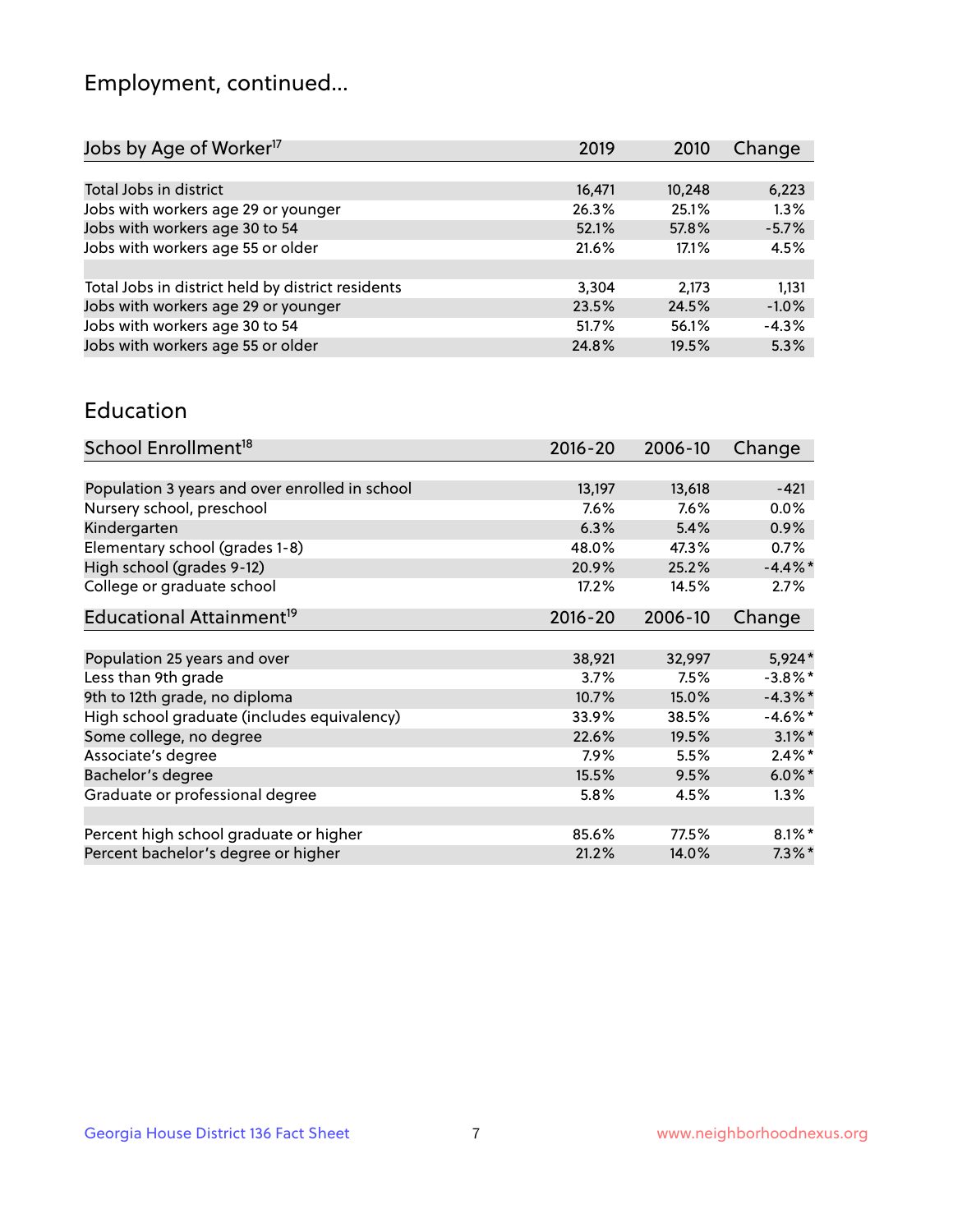## Housing

| Households by Type <sup>20</sup>                     | $2016 - 20$  | 2006-10      | Change          |
|------------------------------------------------------|--------------|--------------|-----------------|
|                                                      |              |              |                 |
| <b>Total households</b>                              | 20,974       | 18,529       | $2,445*$        |
| Family households (families)                         | 72.1%        | 74.8%        | $-2.8\%$ *      |
| With own children under 18 years                     | 30.2%        | 33.7%        | $-3.5%$         |
| Married-couple family                                | 51.4%        | 51.9%        | $-0.5%$         |
| With own children of the householder under 18 years  | 20.5%        | 21.7%        | $-1.2%$         |
| Male householder, no wife present, family            | 4.0%         | 5.2%         | $-1.2%$         |
| With own children of the householder under 18 years  | 1.4%         | 1.8%         | $-0.3%$         |
| Female householder, no husband present, family       | 16.7%        | 17.7%        | $-1.0%$         |
| With own children of the householder under 18 years  | 8.4%         | 10.3%        | $-1.9%$         |
| Nonfamily households                                 | 27.9%        | 25.2%        | 2.8%            |
| Householder living alone                             | 23.8%        | 20.9%        | $2.9\%$ *       |
| 65 years and over                                    | 8.2%         | 7.8%         | 0.4%            |
|                                                      |              |              |                 |
| Households with one or more people under 18 years    | 36.1%        | 40.2%        | $-4.1\%$ *      |
| Households with one or more people 65 years and over | 29.1%        | 22.9%        | $6.1\%$         |
| Average household size                               | 2.71         | 2.77         | $-0.06*$        |
| Average family size                                  | 3.19         | 3.23         | $-0.03$         |
|                                                      |              |              |                 |
| Housing Occupancy <sup>21</sup>                      | $2016 - 20$  | 2006-10      | Change          |
| Total housing units                                  | 23,364       | 21,039       | $2,325*$        |
| Occupied housing units                               | 89.8%        | 88.1%        | 1.7%            |
| Vacant housing units                                 | 10.2%        | 11.9%        | $-1.7%$         |
|                                                      |              |              |                 |
| Homeowner vacancy rate                               | 2.6          | 3.8          | $-1.2$          |
| Rental vacancy rate                                  | 4.4          | 5.9          | $-1.5$          |
|                                                      |              |              |                 |
| Units in Structure <sup>22</sup>                     | 2016-20      | 2006-10      | Change          |
| Total housing units                                  | 23,364       | 21,039       | $2,325*$        |
| 1-unit, detached                                     | 79.6%        | 79.5%        | 0.1%            |
| 1-unit, attached                                     |              |              |                 |
| 2 units                                              | 0.8%<br>1.7% | 0.8%<br>1.5% | $-0.0%$<br>0.2% |
| 3 or 4 units                                         |              | 1.8%         |                 |
| 5 to 9 units                                         | 0.9%         |              | $-0.9%$         |
|                                                      | 1.6%         | 2.5%         | $-0.9%$         |
| 10 to 19 units                                       | 2.3%         | 1.1%         | 1.1%            |
| 20 or more units                                     | 3.2%         | 0.6%         | 2.6%            |
| Mobile home                                          | 9.8%         | 12.0%        | $-2.2\%$ *      |
| Boat, RV, van, etc.                                  | 0.0%         | 0.0%         | $0.0\%$         |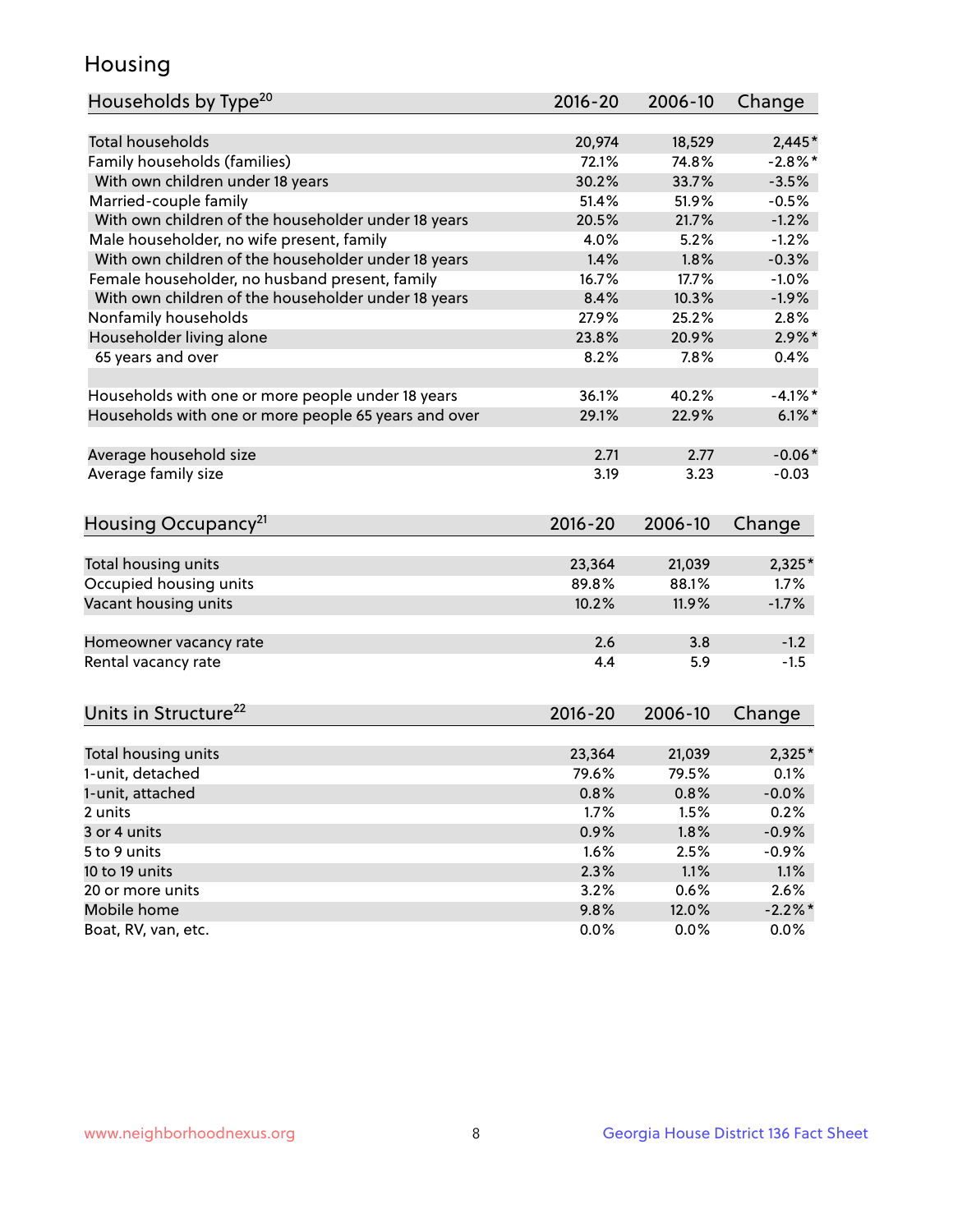## Housing, Continued...

| Year Structure Built <sup>23</sup>             | 2016-20     | 2006-10 | Change      |
|------------------------------------------------|-------------|---------|-------------|
| Total housing units                            | 23,364      | 21,039  | $2,325*$    |
| Built 2014 or later                            | 3.8%        | (X)     | (X)         |
| Built 2010 to 2013                             | 3.9%        | (X)     | (X)         |
| Built 2000 to 2009                             | 24.2%       | 21.9%   | 2.3%        |
| Built 1990 to 1999                             | 23.3%       | 19.7%   | $3.6\%$ *   |
| Built 1980 to 1989                             | 15.1%       | 17.3%   | $-2.2%$     |
| Built 1970 to 1979                             | 10.2%       | 13.3%   | $-3.1\%$ *  |
| Built 1960 to 1969                             | 6.2%        | 7.5%    | $-1.2%$     |
| Built 1950 to 1959                             | 5.8%        | 5.8%    | 0.0%        |
| Built 1940 to 1949                             | 2.4%        | 5.0%    | $-2.6\%$ *  |
| Built 1939 or earlier                          | 5.0%        | 9.7%    | $-4.7\%$ *  |
|                                                |             |         |             |
| Housing Tenure <sup>24</sup>                   | $2016 - 20$ | 2006-10 | Change      |
| Occupied housing units                         | 20,974      | 18,529  | $2,445*$    |
| Owner-occupied                                 | 70.0%       | 73.5%   | $-3.5%$ *   |
| Renter-occupied                                | 30.0%       | 26.5%   | $3.5\%$ *   |
| Average household size of owner-occupied unit  | 2.76        | 2.74    | 0.02        |
| Average household size of renter-occupied unit | 2.58        | 2.86    | $-0.28*$    |
| Residence 1 Year Ago <sup>25</sup>             | $2016 - 20$ | 2006-10 | Change      |
| Population 1 year and over                     | 56,545      | 51,173  | $5,372*$    |
| Same house                                     | 89.4%       | 81.6%   | $7.8\%$ *   |
| Different house in the U.S.                    | 10.4%       | 18.2%   | $-7.8\%$ *  |
| Same county                                    | 5.3%        | 11.2%   | $-5.9\%$ *  |
| Different county                               | 5.1%        | 7.1%    | $-2.0\%$ *  |
| Same state                                     | 3.6%        | 5.8%    | $-2.2%$ *   |
| Different state                                | 1.5%        | 1.2%    | 0.2%        |
| Abroad                                         | 0.2%        | 0.2%    | 0.1%        |
| Value of Housing Unit <sup>26</sup>            | $2016 - 20$ | 2006-10 | Change      |
|                                                |             |         |             |
| Owner-occupied units                           | 14,683      | 13,622  | $1,061*$    |
| Less than \$50,000                             | 7.4%        | 8.9%    | $-1.5%$     |
| \$50,000 to \$99,999                           | 15.3%       | 21.5%   | $-6.2\%$ *  |
| \$100,000 to \$149,999                         | 17.6%       | 30.9%   | $-13.3\%$ * |
| \$150,000 to \$199,999                         | 19.5%       | 16.5%   | 3.1%        |
| \$200,000 to \$299,999                         | 17.1%       | 13.5%   | $3.6\%$ *   |
| \$300,000 to \$499,999                         | 18.8%       | 6.7%    | 12.1%*      |
| \$500,000 to \$999,999                         | 3.7%        | 1.1%    | 2.6%        |
| \$1,000,000 or more                            | 0.5%        | 0.9%    | $-0.4%$     |
| Median (dollars)                               | 167,961     | 131,146 | 36,815*     |
| Mortgage Status <sup>27</sup>                  | $2016 - 20$ | 2006-10 | Change      |
| Owner-occupied units                           | 14,683      | 13,622  | $1,061*$    |
| Housing units with a mortgage                  | 65.4%       | 67.9%   | $-2.5%$     |
| Housing units without a mortgage               | 34.6%       | 32.1%   | 2.5%        |
|                                                |             |         |             |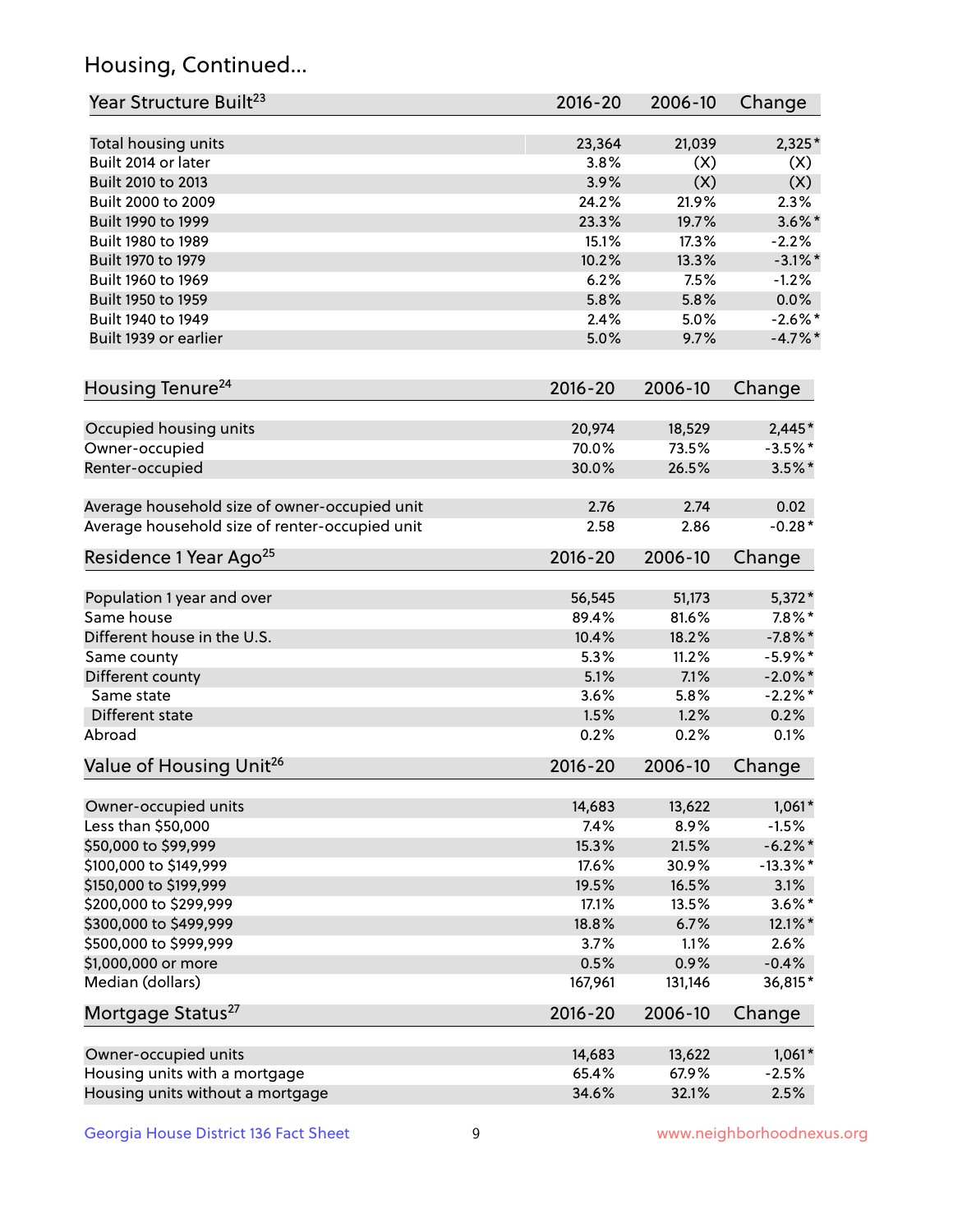## Housing, Continued...

| Selected Monthly Owner Costs <sup>28</sup>                                            | 2016-20     | 2006-10 | Change      |
|---------------------------------------------------------------------------------------|-------------|---------|-------------|
| Housing units with a mortgage                                                         | 9,602       | 9,248   | 354         |
| Less than \$300                                                                       | 0.2%        | 0.2%    | 0.0%        |
| \$300 to \$499                                                                        | 0.6%        | 1.1%    | $-0.6%$     |
| \$500 to \$999                                                                        | 24.1%       | 30.5%   | $-6.4\%$ *  |
| \$1,000 to \$1,499                                                                    | 37.5%       | 42.0%   | $-4.5%$     |
| \$1,500 to \$1,999                                                                    | 16.9%       | 16.2%   | 0.8%        |
| \$2,000 to \$2,999                                                                    | 17.6%       | 8.0%    | $9.5\%$ *   |
| \$3,000 or more                                                                       | 3.0%        | 2.0%    | $1.0\%$     |
| Median (dollars)                                                                      | 1,324       | 1,165   | $159*$      |
| Housing units without a mortgage                                                      | 5,081       | 4,374   | 707*        |
| Less than \$150                                                                       | 0.9%        | 4.6%    | $-3.6%$     |
| \$150 to \$249                                                                        | 11.0%       | 18.4%   | $-7.4\%$ *  |
| \$250 to \$349                                                                        | 17.7%       | 27.5%   | $-9.8%$ *   |
| \$350 to \$499                                                                        | 34.0%       | 29.6%   | 4.4%        |
| \$500 to \$699                                                                        | 25.7%       | 16.5%   | $9.2\%$ *   |
| \$700 or more                                                                         | 10.7%       | 3.5%    | 7.1%        |
| Median (dollars)                                                                      | 426         | 349     | $77*$       |
| Selected Monthly Owner Costs as a Percentage of<br>Household Income <sup>29</sup>     | $2016 - 20$ | 2006-10 | Change      |
| Housing units with a mortgage (excluding units where<br>SMOCAPI cannot be computed)   | 9,552       | 9,178   | 374         |
| Less than 20.0 percent                                                                | 48.9%       | 32.2%   | 16.7%*      |
| 20.0 to 24.9 percent                                                                  | 18.4%       | 18.7%   | $-0.3%$     |
| 25.0 to 29.9 percent                                                                  | 11.2%       | 12.8%   | $-1.6%$     |
| 30.0 to 34.9 percent                                                                  | 4.3%        | 8.6%    | $-4.2\%$ *  |
| 35.0 percent or more                                                                  | 17.2%       | 27.8%   | $-10.6\%$ * |
| Not computed                                                                          | 50          | 71      | $-21$       |
| Housing unit without a mortgage (excluding units where<br>SMOCAPI cannot be computed) | 4,998       | 4,353   | 645         |
| Less than 10.0 percent                                                                | 48.5%       | 44.4%   | 4.1%        |
| 10.0 to 14.9 percent                                                                  | 15.2%       | 17.1%   | $-1.9%$     |
| 15.0 to 19.9 percent                                                                  | 14.5%       | 9.9%    | 4.5%*       |
| 20.0 to 24.9 percent                                                                  | 6.6%        | 9.4%    | $-2.9%$     |
| 25.0 to 29.9 percent                                                                  | 2.5%        | 6.9%    | $-4.3%$     |
| 30.0 to 34.9 percent                                                                  | 3.2%        | 1.5%    | 1.7%        |
| 35.0 percent or more                                                                  | 9.5%        | 10.8%   | $-1.3%$     |
| Not computed                                                                          | 83          | 21      | 62          |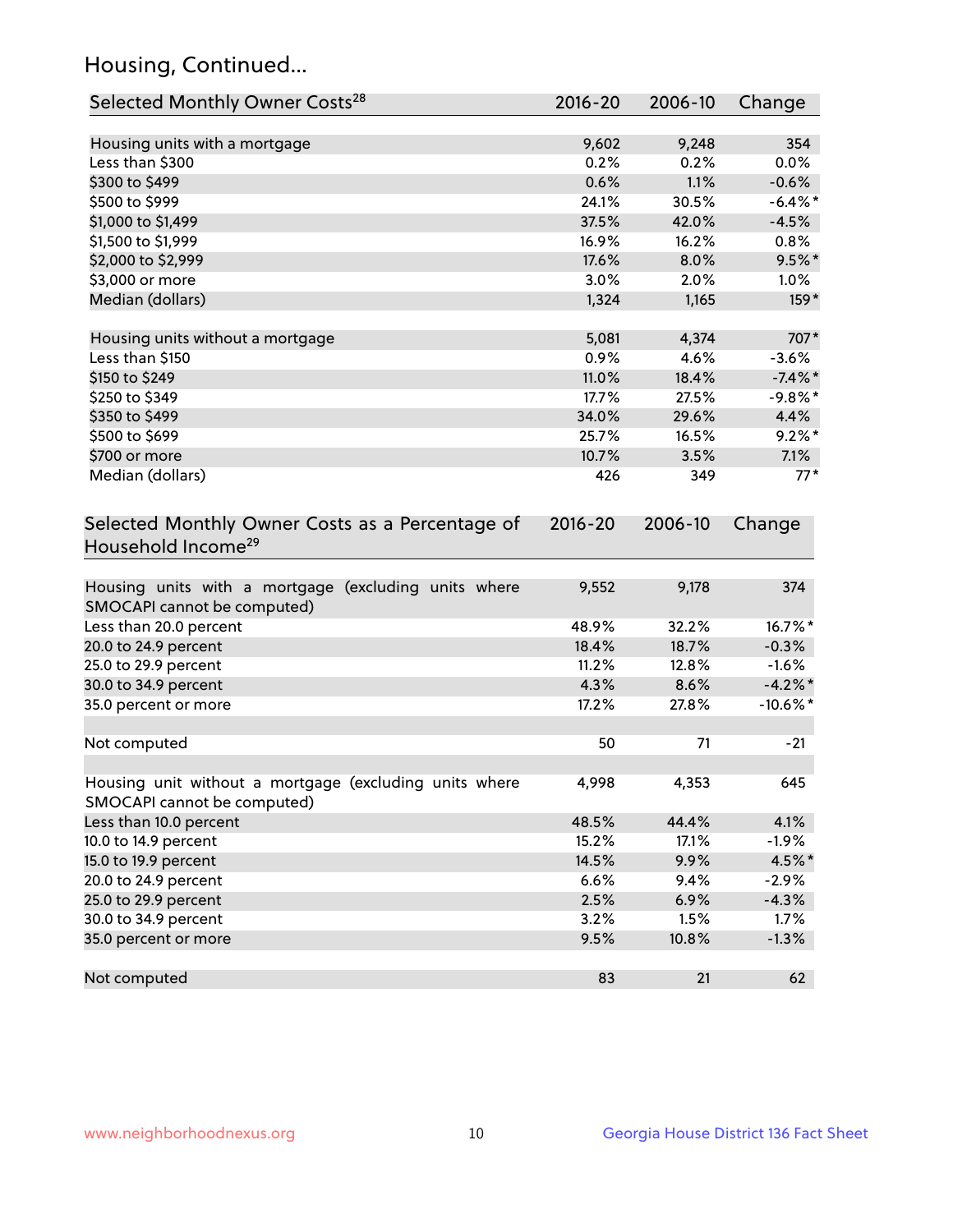## Housing, Continued...

| Gross Rent <sup>30</sup>                                     | 2016-20     | 2006-10 | Change   |
|--------------------------------------------------------------|-------------|---------|----------|
|                                                              |             |         |          |
| Occupied units paying rent                                   | 5,529       | 4,364   | $1,165*$ |
| Less than \$200                                              | 0.5%        | 1.4%    | $-0.9%$  |
| \$200 to \$499                                               | 8.4%        | 17.9%   | $-9.5%$  |
| \$500 to \$749                                               | 22.1%       | 33.8%   | $-11.7%$ |
| \$750 to \$999                                               | 32.0%       | 32.5%   | $-0.5%$  |
| \$1,000 to \$1,499                                           | 33.7%       | 13.2%   | 20.6%*   |
| \$1,500 to \$1,999                                           | 1.9%        | 0.5%    | 1.4%     |
| \$2,000 or more                                              | 1.4%        | 0.8%    | 0.5%     |
| Median (dollars)                                             | 913         | 743     | $170*$   |
|                                                              |             |         |          |
| No rent paid                                                 | 761         | 543     | 219      |
|                                                              |             |         |          |
| Gross Rent as a Percentage of Household Income <sup>31</sup> | $2016 - 20$ | 2006-10 | Change   |

| Occupied units paying rent (excluding units where GRAPI<br>cannot be computed) | 5,455 | 4,228   | $1,226*$ |
|--------------------------------------------------------------------------------|-------|---------|----------|
|                                                                                |       |         |          |
| Less than 15.0 percent                                                         | 18.7% | 14.4%   | 4.3%     |
| 15.0 to 19.9 percent                                                           | 13.9% | 12.3%   | 1.7%     |
| 20.0 to 24.9 percent                                                           | 12.3% | 12.8%   | $-0.5%$  |
| 25.0 to 29.9 percent                                                           | 8.5%  | 11.2%   | $-2.7%$  |
| 30.0 to 34.9 percent                                                           | 6.4%  | $7.1\%$ | $-0.7%$  |
| 35.0 percent or more                                                           | 40.1% | 42.2%   | $-2.1%$  |
|                                                                                |       |         |          |
| Not computed                                                                   | 836   | 678     | 158      |

## Transportation

| Commuting to Work <sup>32</sup>           | 2016-20 | 2006-10 | Change     |
|-------------------------------------------|---------|---------|------------|
|                                           |         |         |            |
| Workers 16 years and over                 | 26,302  | 22,158  | $4,144*$   |
| Car, truck, or van - drove alone          | 83.3%   | 82.3%   | 1.1%       |
| Car, truck, or van - carpooled            | 9.7%    | 12.4%   | $-2.7\%$ * |
| Public transportation (excluding taxicab) | 0.1%    | 0.4%    | $-0.3%$    |
| Walked                                    | 1.1%    | 1.6%    | $-0.4%$    |
| Other means                               | 1.4%    | $1.3\%$ | 0.1%       |
| Worked at home                            | 4.3%    | 2.1%    | $2.2\%$ *  |
|                                           |         |         |            |
| Mean travel time to work (minutes)        | 31.4    | 30.0    | $1.4*$     |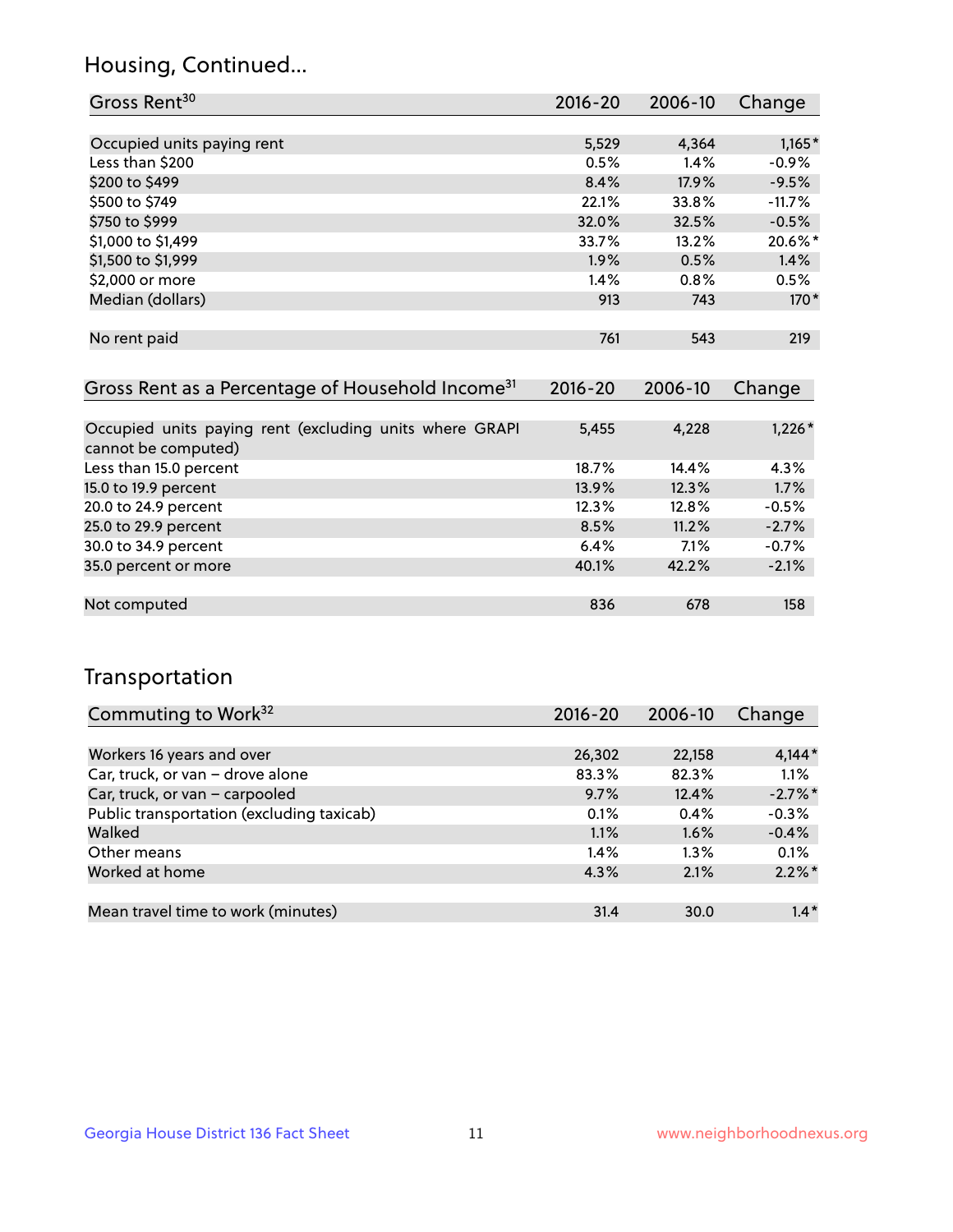## Transportation, Continued...

| Vehicles Available <sup>33</sup> | $2016 - 20$ | $2006 - 10$ | Change    |
|----------------------------------|-------------|-------------|-----------|
|                                  |             |             |           |
| Occupied housing units           | 20,974      | 18,529      | $2.445*$  |
| No vehicles available            | 5.8%        | 6.1%        | $-0.3%$   |
| 1 vehicle available              | 27.0%       | 30.1%       | $-3.0%$   |
| 2 vehicles available             | 35.1%       | 37.9%       | $-2.7%$   |
| 3 or more vehicles available     | 32.0%       | 26.0%       | $6.0\%$ * |

#### Health

| Health Insurance coverage <sup>34</sup>                 | 2016-20 |
|---------------------------------------------------------|---------|
|                                                         |         |
| Civilian Noninstitutionalized Population                | 56,776  |
| With health insurance coverage                          | 88.7%   |
| With private health insurance coverage                  | 68.9%   |
| With public health coverage                             | 29.5%   |
| No health insurance coverage                            | 11.3%   |
| Civilian Noninstitutionalized Population Under 19 years | 13,798  |
| No health insurance coverage                            | 6.1%    |
| Civilian Noninstitutionalized Population 19 to 64 years | 34,580  |
| In labor force:                                         | 26,017  |
| Employed:                                               | 24,937  |
| With health insurance coverage                          | 88.0%   |
| With private health insurance coverage                  | 85.4%   |
| With public coverage                                    | 4.5%    |
| No health insurance coverage                            | 12.0%   |
| Unemployed:                                             | 1,079   |
| With health insurance coverage                          | 57.0%   |
| With private health insurance coverage                  | 46.0%   |
| With public coverage                                    | 16.5%   |
| No health insurance coverage                            | 43.0%   |
| Not in labor force:                                     | 8,563   |
| With health insurance coverage                          | 75.3%   |
| With private health insurance coverage                  | 47.0%   |
| With public coverage                                    | 33.9%   |
| No health insurance coverage                            | 24.7%   |